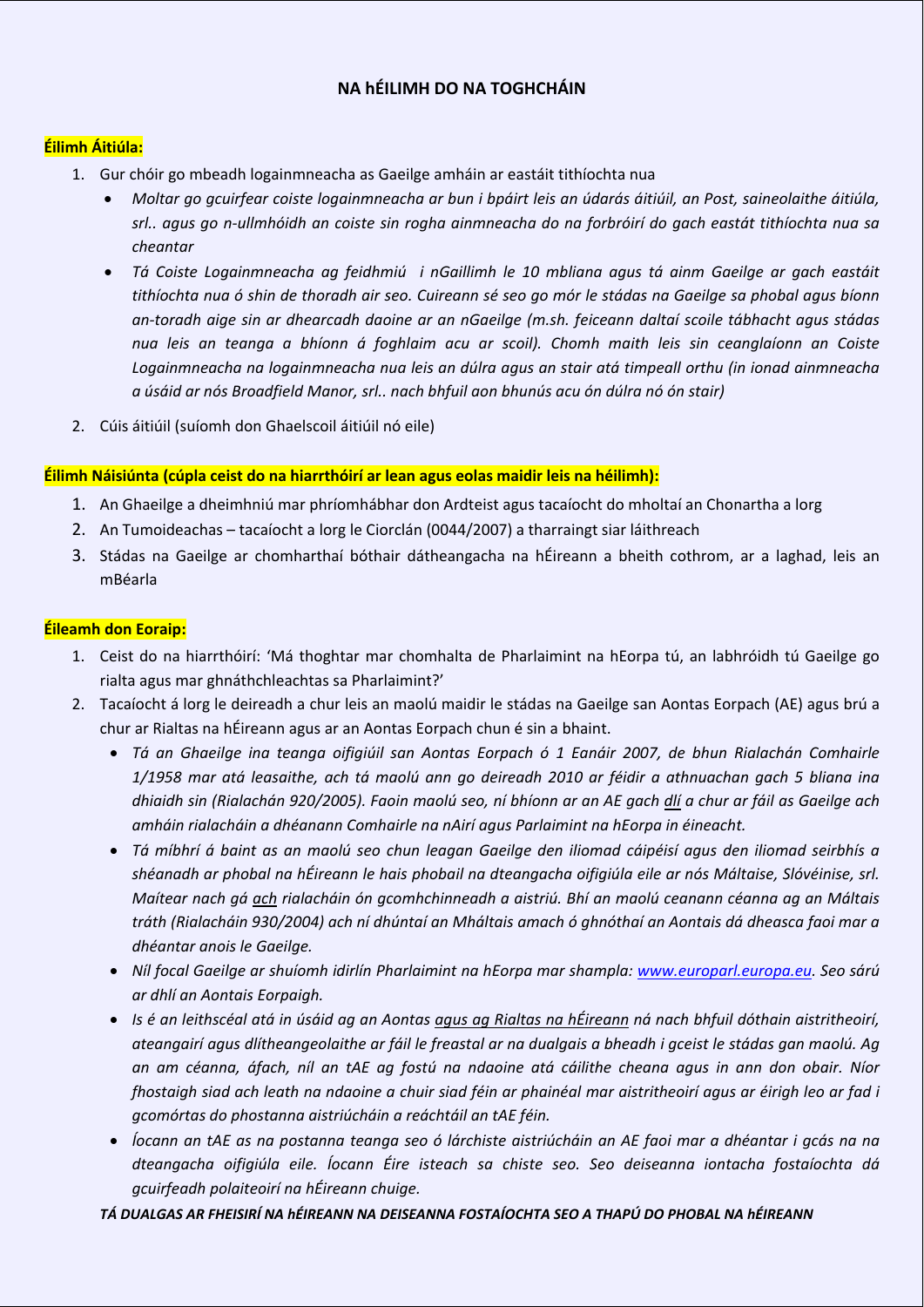### **AN GHAEILGE MAR PHRÍOMHÁBHAR DON ARDTEIST**

1. An dtacaíonn tú leis an nGaeilge mar phríomhábhar don Ardteist, i. go gcoinneoidh sí an stádas céanna atá aici leis an mBéarla agus leis an mata mar atá faoi láthair?

### **Nótaí faoin gceist seo:**

- Bíonn teangacha iasachta i scoileanna na hÉireann cheana féin in iomaíocht le hábhair eile a mbíonn tóir mhór orthu mar gheall ar chúrsaí tríú leibhéil áirithe (m.sh. bíonn teangacha iasachta in iomaíocht le bitheolaíocht do dhalta ag iarraidh leigheas a dhéanamh, srl…). Ní bhíonn an dara rogha ag roinnt mic léinn dara leibhéal ach glacadh le rogha eile in ionad teanga iasachta.
- Ní gá ach breathnú ar an tubaiste atá ag titim amach i Sasana ó 2001 maidir le teangacha i gcoitinne tar éis don Roinn Oideachais agus Eolaíochta thall ligint do scoileanna ábhair roghnacha a dhéanamh díobh ag leibhéal an GCSE. Tháinig laghdú drámatúil i líon na scoláirí a roghnaíonn teangacha ó 78% i 2001 go 44% i 2008.
- Bíonn an tuairim ag daltaí go bhfuil teangacha deacair mar ábhair i gcomparáid le roghanna eile agus glacann siad go leor ama. Dá gcuirfí an moladh i bhfeidhm is cinnte go mbeadh an toradh céanna le feiceáil anseo in Éirinn ó thaobh líon na ndaltaí ag staidéar na Gaeilge don Ardteist agus chuirfí deireadh le múineadh na Gaeilge don Ardteist go huile agus go hiomlán i scoileanna áirithe.
- Is céim siar a bheadh i gceist dá gcuirfí an polasaí seo i bhfeidhm, ní hamháin ó thaobh múineadh na Gaeilge de ach ó thaobh múineadh teangacha de trí chéile. Tá sé seo i gcoinne pholasaí Chomhairle na hEorpa agus an Aontais Eorpaigh go mbeidh ardchumas ag gach saoránach i dtrí theanga.
- Aontaíonn go leor saineolaithe teanga lenár ndearcadh, mar a deir an tOllamh David Little, Lárionad Staidéir ar Theangacha agus Chumarsáide, Coláiste na Tríonóide: *"We could make it optional for Leaving Certificate; and after* a few years we might come to think that it should be optional for Junior Certificate too; and after that – well, what's the point of bothering with compulsory Irish at primary level, if it's going to be taken only by a tiny minority at second level? If we follow this path, we may well find that by the end of this decade Ireland has sold its linguistic birthright and staked its entire future – cultural, political, economic – on the continuing international dominance of English. On the other hand, we can respond by taking seriously the linguistic challenge of the European project; recognizing that Irish belongs not just to Ireland's but to Europe's linguistic heritage; taking note of the empirical fact that the more languages you learn, the easier it becomes; insisting that Ireland's membership of Europe requires us to make foreign language learning a compulsory part of schooling; and seeking ways of achieving more *effective learning outcomes. This kind of response requires political commitment and a coherent national effort* leading to a language education policy capable of generating an integrated language curriculum that in turn can *facilitate pedagogical reform."*

#### Þ B'fhearr múineadh na Gaeilge sa chóras oideachais a chur ina cheart. Tá moltaí an Chonartha chuige sin thíos:

1. Go múinfí gach ábhar oide trí Ghaeilge i dtimpeallacht lán‐Ghaeilge, ag foghlaim tríd an tumoideachas agus faoin tumoideachas, ar feadh tréimhse suntasach le linn a gcúrsa oiliúna. Bíodh an deis ag mic léinn an cúrsa iomlán a dhéanamh trí Ghaeilge más mian leo;

2. Go múinfí ábhar amháin, de bhreis ar an nGaeilge, trí Ghaeilge do gach dalta bunscoile, ar bhonn píolótach ar dtús leis an tacaíocht agus an oiliúint is gá (cleachtadh coirp, dráma, nó eile);

3. Go bhforbrófaí dhá shiollabas don Ghaeilge ag an dara leibhéal le dhá pháipéar scrúdaithe ar leith don Ardteist agus don Teastas Sóisearach:‐

• "Teanga na Gaeilge" a mhúinfí do gach mac léinn: ag múineadh agus ag measúnú na scileanna tuisceana, labhartha, léite agus scríofa ag baint leasa as an bhFráma Coiteann Eorpach mar thagairt agus ag cuimsiú feasachta teanga.

• "Litríocht na Gaeilge" le déanamh ag mic léinn ardleibhéil amháin agus le múineadh go comhtháite le "Teanga na Gaeilge" ag an leibhéal cuí.

*Ní foláir na leasuithe seo a bheith mar dhlúthchuid de, agus mar chéim i dtreo, curaclaim chomhtháite teangacha. Sealbhaítear teangacha le húsáid agus le cleachtadh. Ní bhíonn rath ar mhodhanna eile.*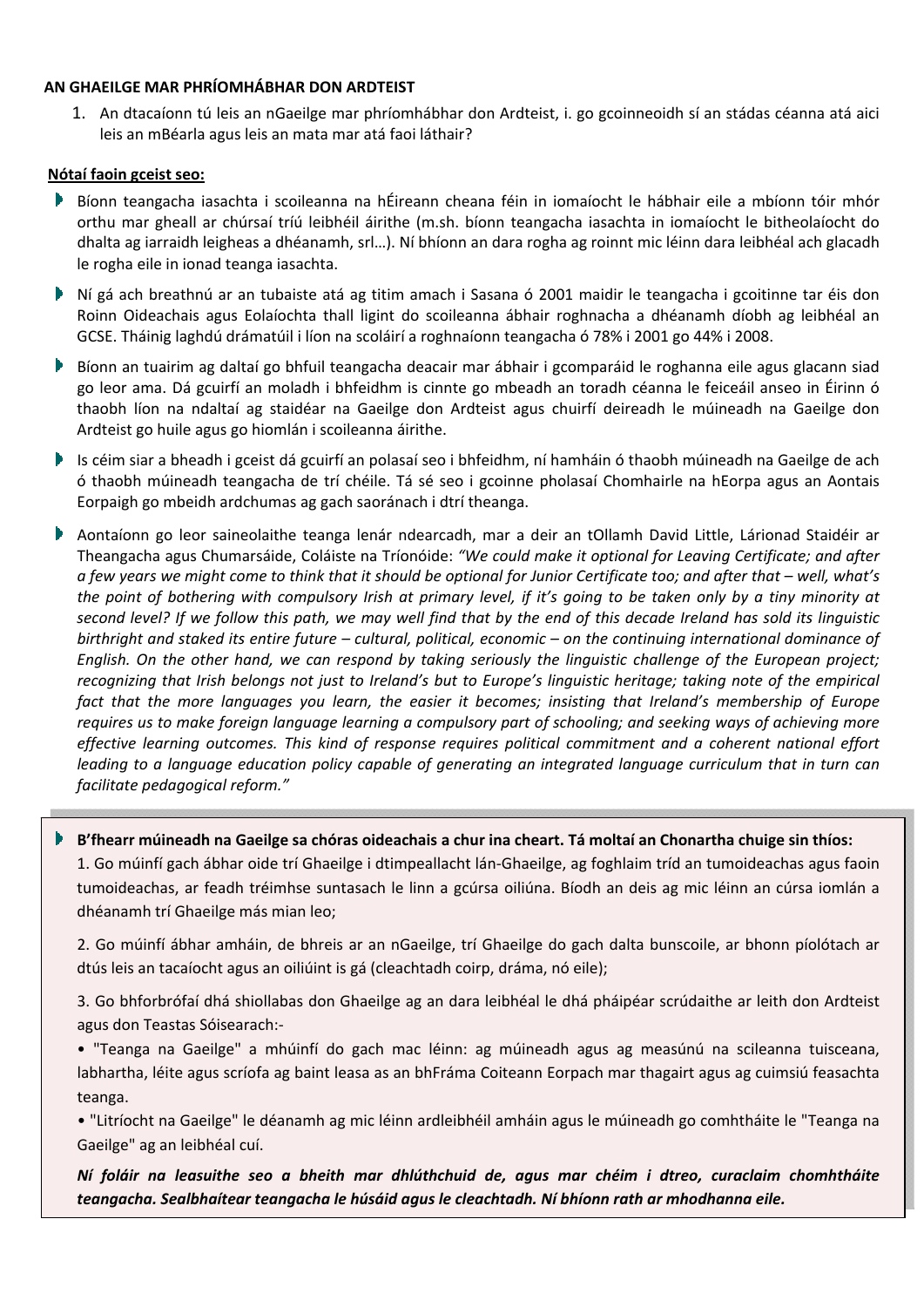#### **AN TUMOIDEACHAS**

2. An aontaíonn tú gur chóir an Ciorclán (0044/2007) a d'éisigh an tAire Oideachais agus Eolaíochta i mí Iúil 2007 a tharraingt siar?

Cuirfidh an ciorclán deireadh leis an luath-thumoideachas i ngaelscoileanna trí iachall a chur orthu an Béarla *a mhúineadh ón dara téarma sna naíonáin shóisir.*

#### **Nótaí faoin gceist seo:**

### Cén fáth a bhfuil géarchéim sa Ghaelscolaíocht?

D'eisigh an Roinn Oideachais agus Eolaíochta ciorclán (0044/2007) i mí Iúil 2007, a chuireann dualgas ar na scoileanna lán-Ghaeilge 2.5 uair an chloig de Bhéarla a theagasc gach seachtain ó thús an dara téarma de rang na naíonán sóisearach, ar a dhéanaí.

Cuireann sé seo cosc ar scoileanna an luath-thumoideachas a chur i bhfeidhm, is é sin, córas nach múintear Béarla ann go ceann bliana nó dhó, go dtí go mbíonn an páiste in ann obair scoile agus cumarsáid a dhéanamh trí Ghaeilge ar scoil. Tá fianaise ar fáil go náisiúnta agus go hidirnáisiúnta go n-éiríonn go han-mhaith le páistí sa chóras tumoideachais agus go mbaintear sárchaighdeán amach sa Ghaeilge agus sa Bhéarla.

Níor ghlac an Roinn Oideachais agus Eolaíochta le comhairle na CNCM<sup>1</sup> ná na COGG<sup>1</sup> maidir le taighde a dhéanamh ar an tumoideachas. Ní dhearnadh taighde ar an gceist seo riamh in Éirinn d'fhonn polasaí a fhorbairt ar an gcur chuige is fearr do pháistí na scoileanna lán-Ghaeilge.

| <b>FÍOR NÓ BRÉAGACH?</b>                                                                                                                                                                             |                                                                                                                                                           |    |
|------------------------------------------------------------------------------------------------------------------------------------------------------------------------------------------------------|-----------------------------------------------------------------------------------------------------------------------------------------------------------|----|
| Is é an córas tumoideachais an córas is fearr do<br>shealbhú na Gaeilge agus baintear sárchaighdeán<br>oideachais amach i ngach ábhar de chuid an<br>churaclaim, an Béarla san áireamh.              | <b>FÍOR</b><br>(Cruthaithe ag na saineolaithe agus ag na scoileanna<br>iad féin)                                                                          |    |
| Ní raibh aon phráinn an ciorclán a chur amach<br>sula ndéanfaí taighde in Éirinn ar an aois is fearr<br>chun tús a chur le múineadh an Bhéarla, mar<br>nach raibh aon ghéarchéim ann sna scoileanna. | <b>FIOR</b><br>(Mhol na saineolaithe uile gur ghá taighde forleathan<br>a dhéanamh thar mhéid áirithe blianta agus cinneadh a<br>bhunú ar na torthaí sin) |    |
| Bhain bunús acadúil, eolaíoch agus taighde le<br>cinneadh na Roinne Oideachais agus Eolaíochta<br>cosc a chur ar an luath-thumoideachas iomlán.                                                      | <b>BRÉAGACH</b><br>(Bunaíodh an cinneadh ar thuairimíocht)                                                                                                |    |
| Tá sé i gceist ag an Aire Oideachais agus<br>Eolaíochta taighde a chur i gcrích ar cheist an<br>tumoideachais.                                                                                       | <b>BREAGACH</b><br>(Ní fheictear don Aire go bhfuil fiúntas le taighde ar<br>an gceist seo)                                                               | č, |
| Clúdaítear gach gné de churaclam an Bhéarla<br>sna Gaelscoileanna.                                                                                                                                   | <b>FÍOR</b><br>(Is i an cheist atá ann ná cén uair is fearr tús a chur le<br>Béarla a mhúineadh sa chóras tumoideachais)                                  |    |
| Ceadaítear teagasc an Bhéarla a chur ar athló<br>go dtí an tríú bliain scolaíochta i scoileanna lán-<br>Ghaeilge i dTuaisceart Éireann agus i scoileanna<br>Breatnaise.                              | <b>FIOR</b>                                                                                                                                               |    |
| Bíonn cumas litearthachta sa Bhéarla ag páistí<br>na nGaelscoileanna chomh hard céanna nó níos<br>airde ná na meáin chaighdeánaithe náisiúnta.                                                       | <b>FÍOR</b><br>(De réir thorthaí measúnachta na scoileanna agus<br>taighde na Roinne Oideachais agus Eolaíochta i 1991)                                   |    |

### Céard tá uainn?

(a) go dtarraingeofaí siar an ciorclán láithreach, agus

(b) go nglacfaí go hiomlán le moltaí na CNCM i leith na ceiste seo; i, clár cuimsitheach de thaighde dúchasach a chur i gcrích ar na saincheisteanna uile i gcomhthéacs teanga agus litearthachta sna bunscoileanna lán-Ghaeilge.

1 Is eagraíochtaí reachtúla iad an Chomhairle Náisiúnta Curaclaim agus Measúnaithe (CNCM) agus an Chomhairle um Oideachas Gaeltachta agus Gaelscolaíochta atá ann le comhairle a chur ar an Aire Oideachais agus Eolaíochta.